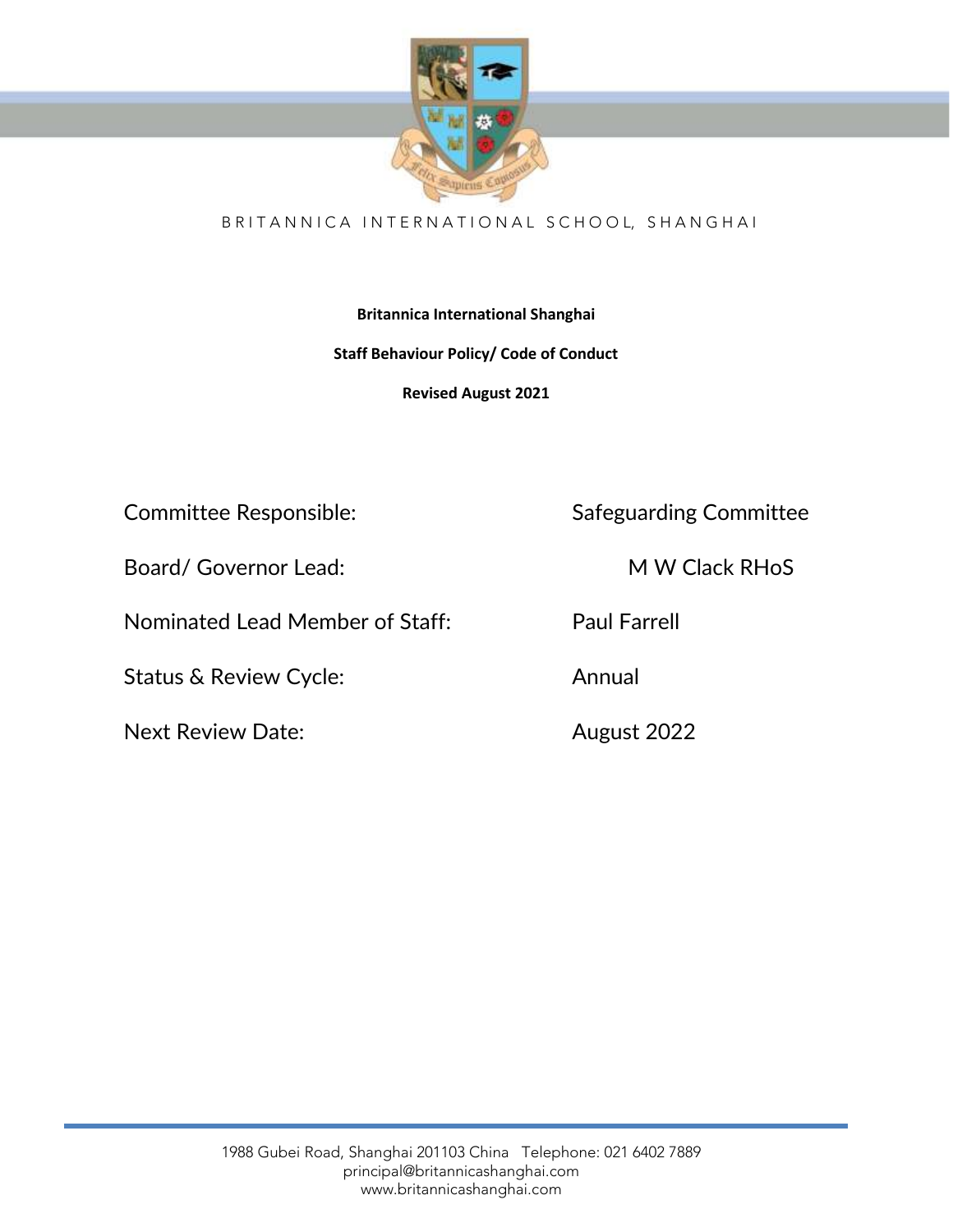| <b>Content</b>                                    | Page           |
|---------------------------------------------------|----------------|
| <b>Key Personnel</b>                              | $\overline{2}$ |
| Safeguarding Statement                            | 4              |
| Terminology                                       | 5              |
| Introduction                                      | 6              |
| <b>Policy Principles &amp; Values</b>             | 6              |
| <b>Policy Aims</b>                                | 6              |
| Compliance                                        | 8              |
| Professional Behaviour & Conduct                  | 9              |
| Parents as Employees                              | 9              |
| Dress & Appearance                                | 9              |
| Lanyards & Identification                         | 10             |
| Gifts & Hospitality                               | 10             |
| Smoking, E-cigarettes, Alcohol & Substances       | 10             |
| Relationships                                     | 11             |
| Intimate/Personal Care                            | 12             |
| First Aid & Medical Conditions                    | 12             |
| <b>Physical Contact with Students</b>             | 13             |
| Showers & Changing                                | 14             |
| One to One situations                             | 14             |
| <b>Transporting Students</b>                      | 14             |
| <b>Educational Visits</b>                         | 15             |
| Social Media & Online Safety                      | 15             |
| Photography, Video and Digital Images of Children | 16             |
| Confidentiality and Sharing Information           | 17             |
| Sharing Concerns and Recording Incidents          | 18             |
| Appendix                                          | 19             |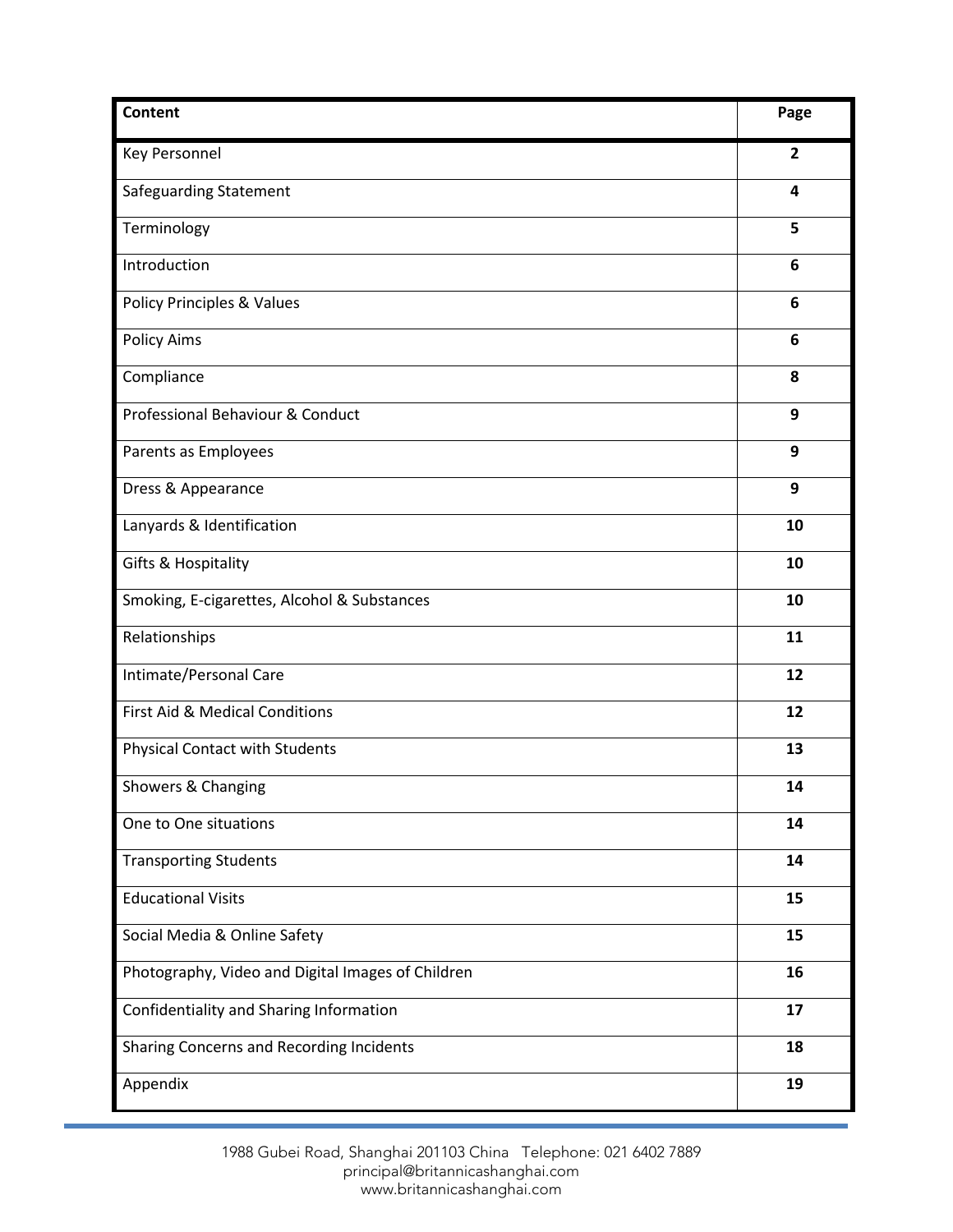### **Safeguarding Statement 2021**

#### "**It could happen here"**

We recognise our moral and statutory responsibility to safeguard and promote the welfare of all children.

We make every effort to provide an environment in which children and adults feel safe, secure, valued and respected.

The purpose of this policy is to provide staff, volunteers and board members with the framework they need in order to keep children safe and secure in our school by ensuring all staff uphold the expected professional standards and behaviours.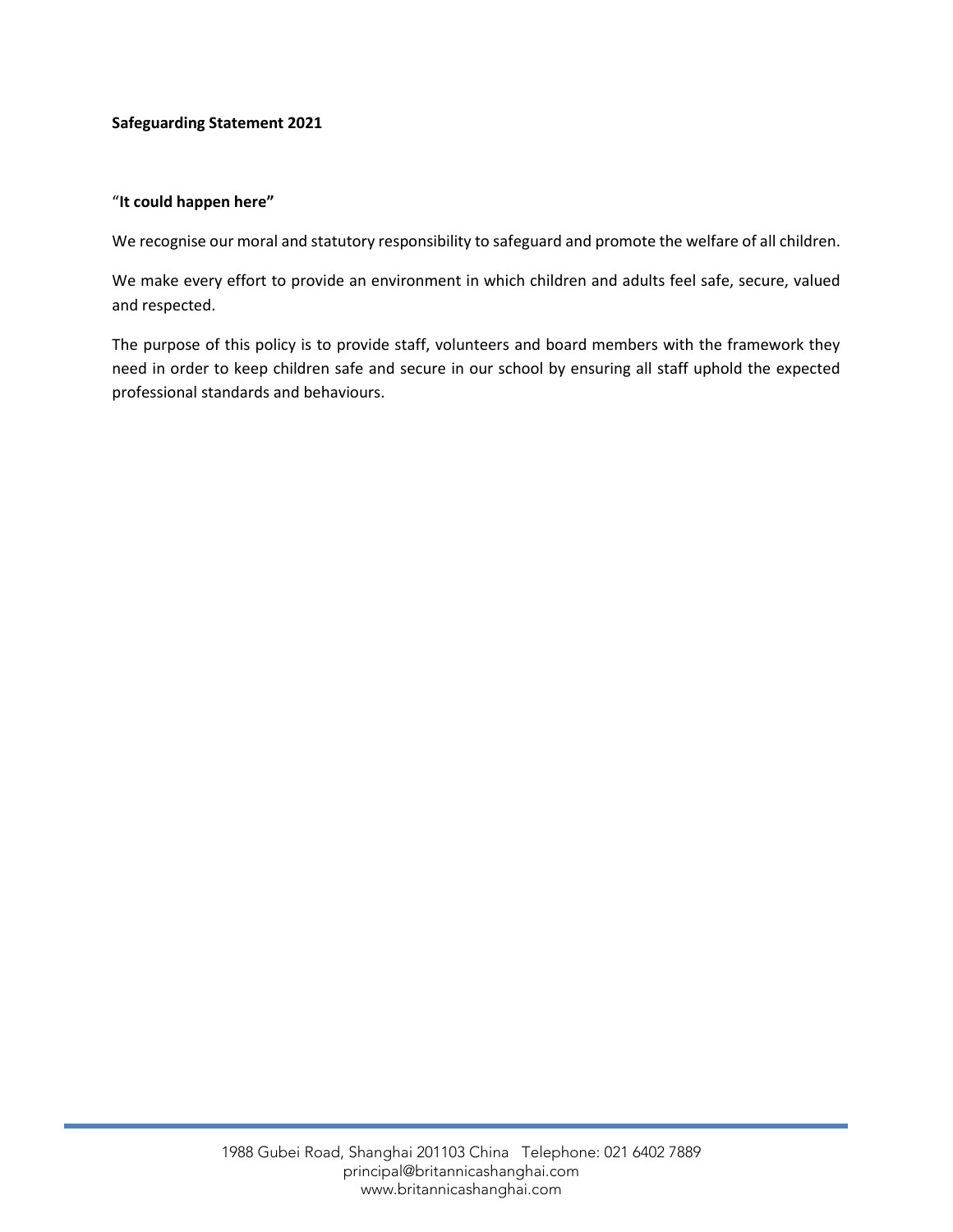### **Terminology**

**Safeguarding and promoting the welfare of children** is defined as:

- protecting children from maltreatment;
- preventing impairment of children's health or development;
- ensuring that children grow up in circumstances consistent with the provision of safe and effective care;
- taking action to enable all children to have the best outcomes.

**Staff** refers to all those working for or on behalf of the school, full or part time, temporary or permanent, in either a paid or voluntary capacity.

**Child(ren**) includes everyone under the age of 18. Overall, this will apply to students of our school; however, the policy will extend to visiting children and students from other establishments

**Parents** refers to birth parents and other adults who are in a parenting role, for example step-parents, foster carers and adoptive parents.

**Social media** refers to all forms of communication through internet, web-based applications, text and instant messaging.

The School, refers specifically to Britannica International School, Shanghai

NB 'WeChat' is the China equivalent of Whatsapp

#### **Introduction**

This policy has been developed in accordance with the principles established by the Children Acts 1989 and 2004; the Education Act 2002.

The policy also reflects, both statutory guidance 'Keeping Children Safe in Education' 2020 (KCSIE), Teacher Standards 2012 and generic UK Safeguarding Children Board Procedures.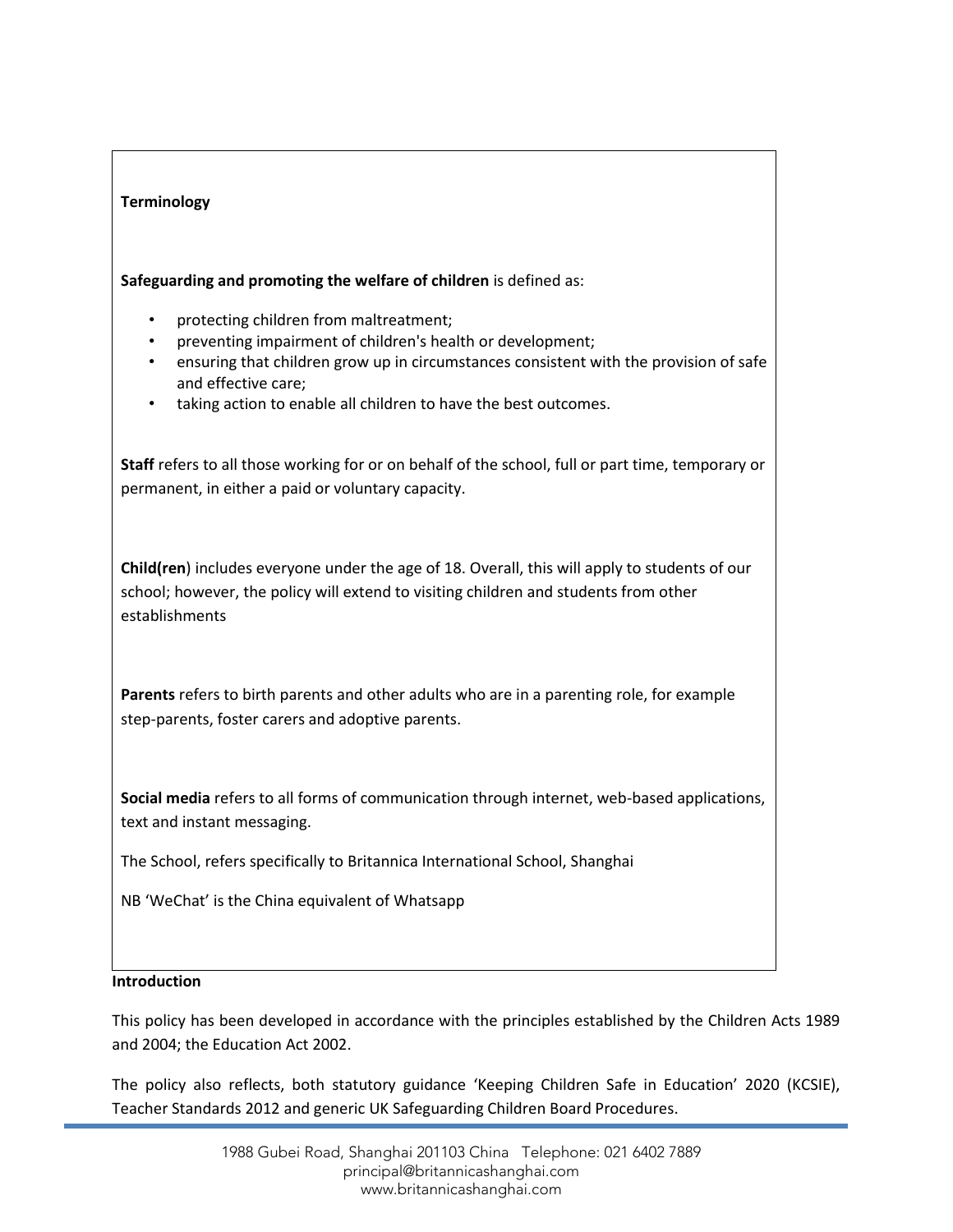The Board takes seriously its responsibility to safeguard and promote the welfare of children.

This policy applies to all members of staff in the school as defined in the terminology

### **Policy Principles & Values**

### **Introduction - Our High Standards of Working Together**

As a school providing education to children, and as part of a group of international schools aiming to bring the best standards of British education to the world, we provide an extremely valuable and respected service to the communities we serve. As we are entrusted to develop and educate our children into global citizens of the future, we consider high standards central to everything we do.

**Central to upholding high standards is our behaviour and values**. We believe we play a critical role upholding values of honesty and integrity, mutual respect, and in setting and maintaining standards of exemplary behaviour, by acting in a fair, transparent and ethical way, at all times. It is, after all, only by demonstrating a shared commitment to these values, and modelling such behaviours, that we are able to instil similar core values and behaviour in our students which will support their successful futures.

We feel that our values, high standards, and principles also impact and reflect upon our reputation, profile, and standing as a School. All employees must recognise that their conduct and behaviour is integral to ensuring this, and to upholding the School's reputation and standing in the community and in our marketplace.

Such is the importance of these principles, we implement measures and actions as far as we are able, to ensure that these important values are upheld and maintained. We likewise expect our colleagues and all staff members to act in a similar way.

This policy sets out the standards of behaviour expected from all staff at Britannica International School, Shanghai.

## **Policy Aims**

We have developed and updated this policy, to ensure that you are clear of what you can to expect from us, but also clear about what is expected from you. The core aims of this policy are to;

- Demonstrate the school's commitment to upholding professional standards.
- Support staff understand their responsibilities to safeguard children and provide clarity around standards and expectations around appropriate conduct and behaviour at work.
- Encourage staff to minimise the risk of inappropriate conduct occurring and thereby enable staff to set a good example to children within the school.

#### **SHARED COMMITMENTS**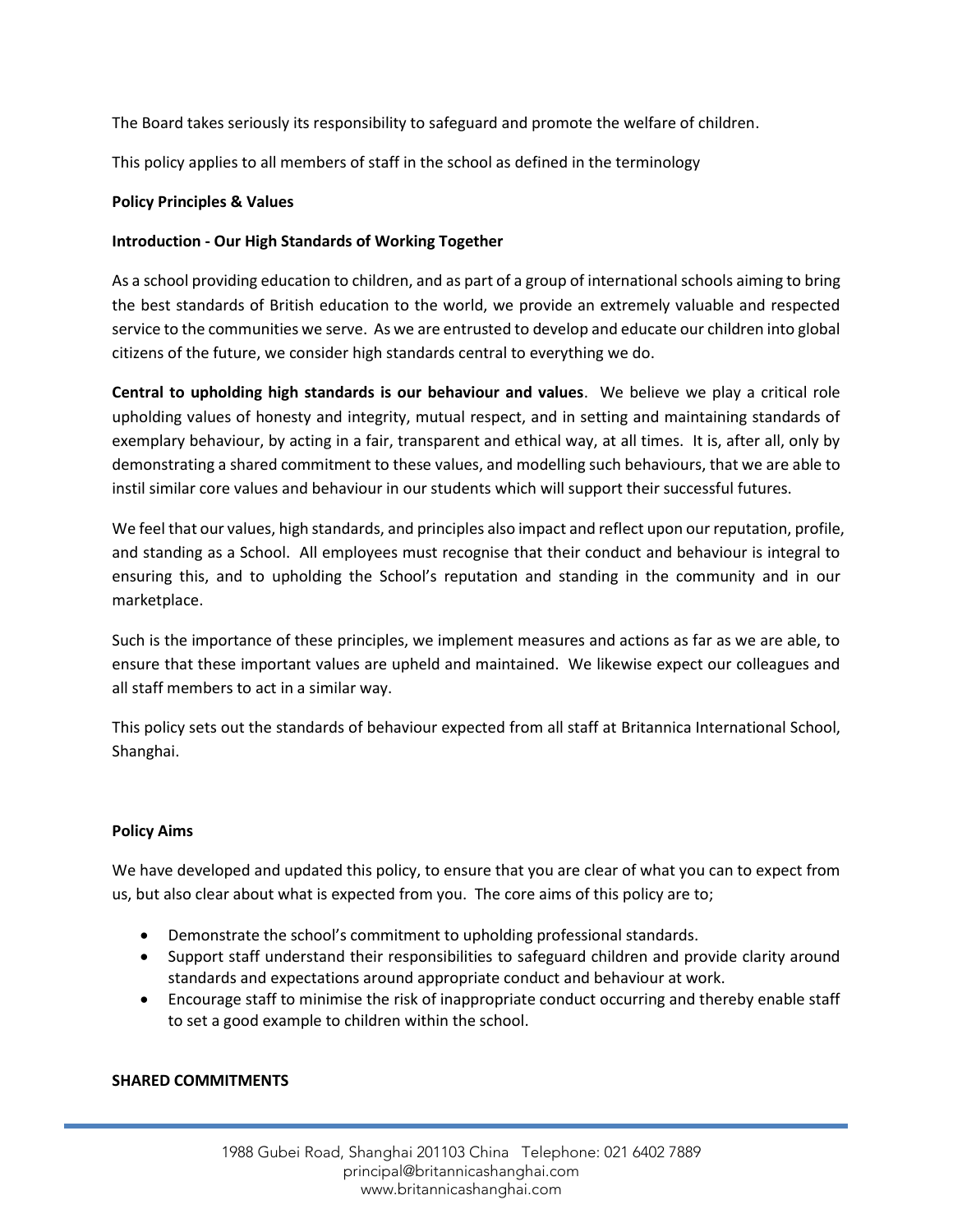# **Greater detail and guidance are provided below, outlining specific guidance and expectations for colleagues across various aspects of their work.**

Expectations are founded on the basis of common sense, with the general essence and principles of this policy underpinned by our **Core Shared Commitments**. These are commitments the school provides to you as an employee, but also commitments you are equally expected to uphold.

## **Shared Commitments**

We are **ALL** expected to demonstrate consistently high standards of personal and professional conduct, at all times. This applies in both our professional conduct at work, and high standards of conduct in our personal lives. Greater guidance is outlined within the **Professional Behaviour and Conduct section** below.

Above all, we agree to treat others as we would wish to be treated.

| The School's Commitments to you<br><b>Your Commitments to the School</b>                                                                                                             |                                                                                                                                                                                                                                                                                                                                                                                                                                                 |
|--------------------------------------------------------------------------------------------------------------------------------------------------------------------------------------|-------------------------------------------------------------------------------------------------------------------------------------------------------------------------------------------------------------------------------------------------------------------------------------------------------------------------------------------------------------------------------------------------------------------------------------------------|
| To take all possible steps to ensure a                                                                                                                                               | To ensure a positive environment, all colleagues                                                                                                                                                                                                                                                                                                                                                                                                |
| school environment which is positively                                                                                                                                               | must ensure their approach & actions are                                                                                                                                                                                                                                                                                                                                                                                                        |
| challenging, but also warm, supportive                                                                                                                                               | warm, supportive, and approachable at all                                                                                                                                                                                                                                                                                                                                                                                                       |
| and approachable.                                                                                                                                                                    | times.                                                                                                                                                                                                                                                                                                                                                                                                                                          |
| We seek to ensure that we work in a fair,                                                                                                                                            | You should understand and embrace                                                                                                                                                                                                                                                                                                                                                                                                               |
| transparent, and ethical way at all times,                                                                                                                                           | differences and diversity, recognising others                                                                                                                                                                                                                                                                                                                                                                                                   |
| recognising and valuing difference and                                                                                                                                               | may hold different views or have different ways                                                                                                                                                                                                                                                                                                                                                                                                 |
| diversity.                                                                                                                                                                           | of thinking to you.                                                                                                                                                                                                                                                                                                                                                                                                                             |
| We will endeavour to provide feedback<br>and support which is constructive, non-<br>critical, non-personal, and solutions<br>focused, to best enable development and<br>improvements | Difference in views does not necessarily mean<br>$\checkmark$<br>others are wrong. Colleagues must work<br>collaboratively to embrace difference, tackling<br>issues constructively to overcome our<br>challenges.<br>You should raise any thoughts, issues, and<br>$\checkmark$<br>concerns in an appropriate &professional way -<br>This being non-critical, not accusatory or<br>personally directed, constructive and solutions<br>focused. |

**If you feel that you are not treated consistently in accordance with these commitments,** you can raise a concern to your line manager, who will work with you to support and assist you. If you feel your issues remain unresolved you can raise the issue to a member of the SLT who will support you as outlined within the School's Employee Concerns / Grievance policy.

**If your Management team feels that your behaviours are not consistent with these commitments** or any aspect of this policy, these concerns will be addressed with you. If these behaviours continue, these issues may be addressed more formally in accordance with the School's Disciplinary procedure.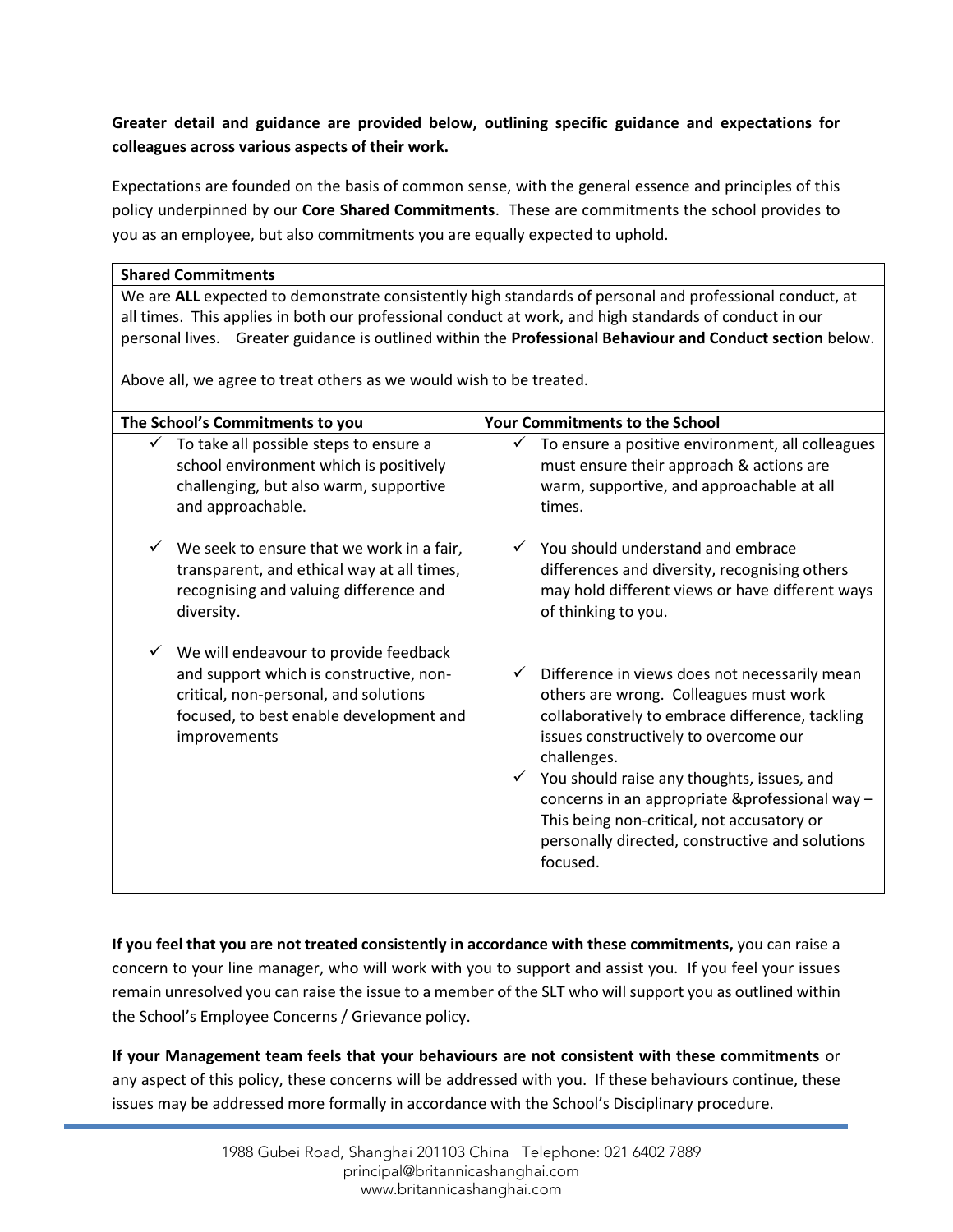## **The School requires all staff to read and agree to comply with this policy.**

This policy, and guidance provided below is not intended to be exhaustive. All staff are expected to ensure their actions and behaviours are consistent with the principles of our Shared Commitments and exercise their professional judgement to act in the best interests of the children and school at all times.

## **Compliance**

All staff must complete the form in appendix 1 to confirm they have read, understood and agree to comply with this policy. This form should be signed and dated, and a copy retained on the member of staff's file.

## **Professional Behaviour and Conduct**

All staff are expected to demonstrate consistently high standards of personal and professional conduct.

All staff must uphold public trust in their professional position and maintain high standards of ethics and behaviour, within and outside school, by:

- Acting as positive role models for students at all times in the way you behave, act, and dress.
- Treating children and other colleagues with courteous dignity, building relationships rooted in mutual respect, sensitivity and fairness, always observing proper boundaries appropriate to professional position
- Ensure the equal treatment of all students, irrespective of ability, race, religion, gender or any other factor
- Having regard for the need to safeguard children's' well-being, in accordance with statutory provisions
- Showing tolerance of and respect for the rights of others not undermining fundamental British values, including democracy, the rule of law, individual liberty and mutual respect, and tolerance of those with different faiths and beliefs.
- Not carrying out or engaging in any type of behaviour that may be considered contrary to principles of fair treatment and equal opportunities, which is discriminatory, and/or likely to cause offence, concern, alarm, or harm, to any other individual or group of individuals (i.e./ sex, race discrimination or harassment etc);
- Ensuring that personal beliefs are not expressed in ways which exploit children's' vulnerability or might lead them to break the law
- All staff must have proper and professional regard for the ethos, policies and practices of the school in which they work and teach and maintain high standards in their own attendance and punctuality.
- All staff must understand, and always act within, the school policies and procedures as well as, where applicable, the local and national statutory frameworks which set out their professional duties and responsibilities
- All staff should avoid any conflict of interest between activities undertaken outside school and responsibilities within school.
- To not act in a way which conflicts, or risks conflicting, with the School's high values and principles referred to above, in both your professional capacity and in your personal life, or act in any way which results in the possibility of a third party concern regarding your suitability to work with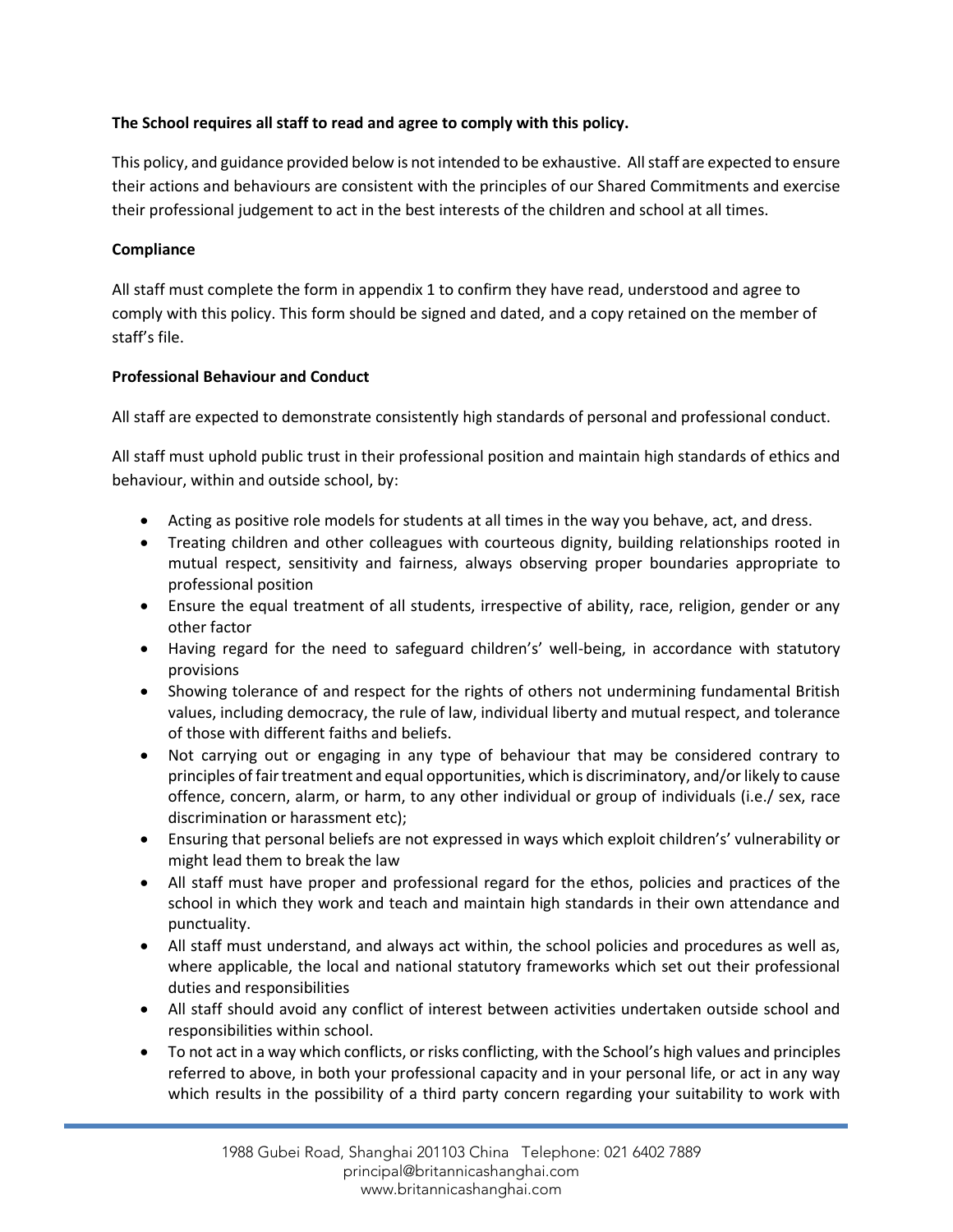children. *For the avoidance of doubt this includes any image you portray via social media, and you are expected to act in accordance with the school's social media policy & social media guidance detailed below.*

• Staff are expected to act in accordance with the school's policies and procedures at all times

## **Parents as employees**

It is acknowledged that some staff also have children who attend the school. It is recognised that in these cases the staff fulfil a dual role of parent and employee.

Parents as employees should ensure that they uphold boundaries between the two roles and that their behaviour does not constitute a conflict of interest. For example, they must maintain the same level of confidentiality despite social expectations. Parent-staff should discuss any inter-role conflict with their line manager.

## **Dress and Appearance – see also Dress Code Policy**

All staff are expected to dress in a manner that is appropriate to their role. Staff dress and appearance must not be offensive or revealing. Staff must dress safely and appropriately for the tasks they undertake. At all times staff dress and presentation should be respectful of local/ national laws and customs.

Staff should use common sense when dressing for work and always be aware of the impact their presentation may have on the young people they work with. All staff are expected to dress in a manner that is appropriate to their role. Generally, staff dress/ appearance should be clean, smart, business-like and professional. Male staff should wear a tie and shirt each day. Staff must dress safely and appropriately for the tasks they undertake. The school reserve the right to request a staff member refrains from wearing a certain type of dress, where this has an impact upon our students and young people.

Casual wear which may be fitting in other non-professional work-based settings is not appropriate. As a general rule, shorts, denim, short skirts, thin strapped, low cut or strapless tops and flip flops should be avoided, as these are not considered appropriate to wear to work in a school. Any form of body piercing and tattoos should be covered.

#### **Lanyards and Identification**

All staff should wear the identification badges and lanyards every day at school. These are used for identification of staff, parent and visitors. The badges should be worn unless otherwise directed by the Principal or SLT. This is an essential part of our security process.

Principal to PA responsible for creating and keeping a record of all ID badges issued

## **Gifts & Hospitality**

See the Anti Bribery and Corruption Policy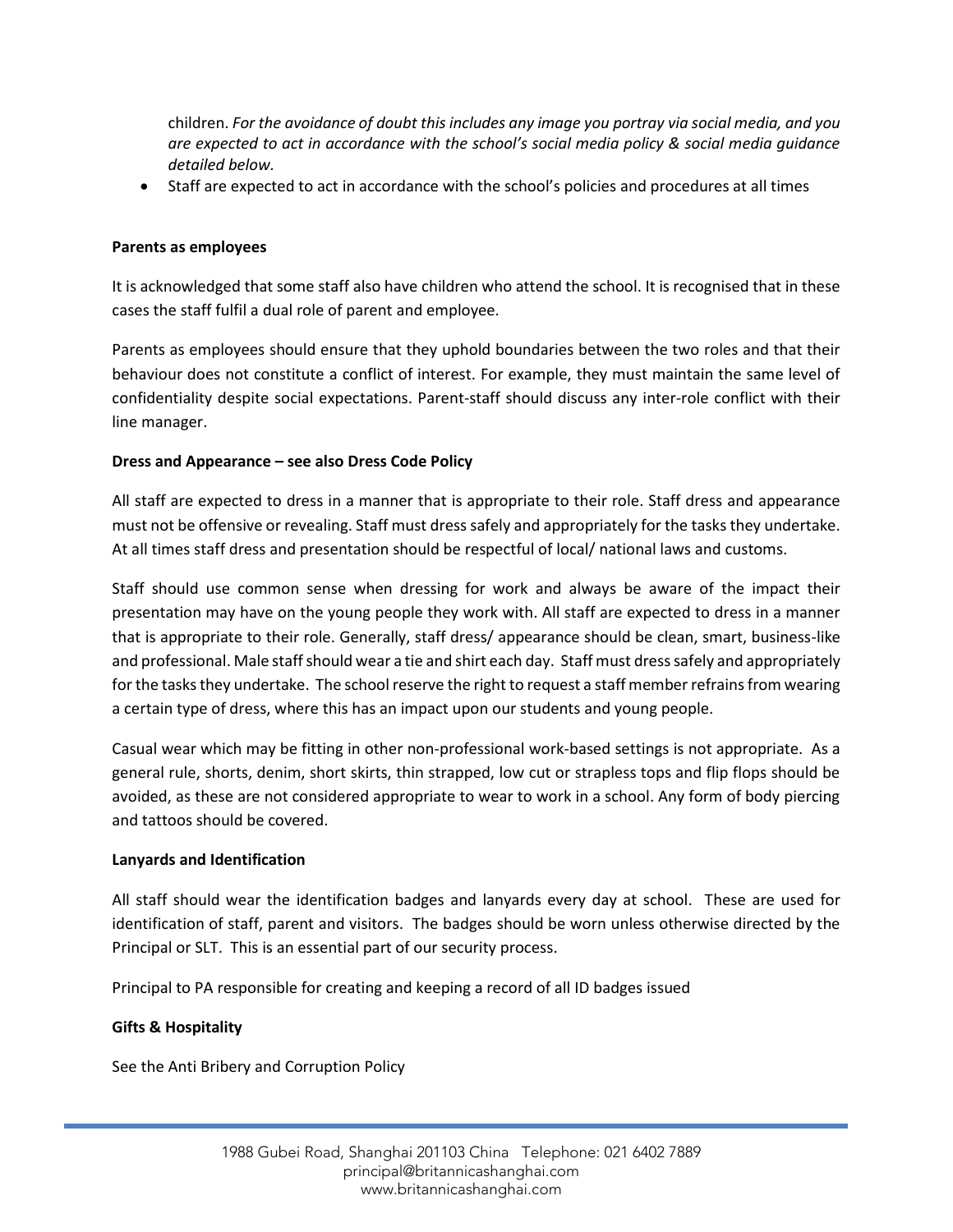### **Smoking, alcohol, e-cigarettes and other substances**

Britannica International Shanghai is a non-smoking site. Staff must not smoke or use e-cigarettes on the school premises or outside the school gates.

Staff must not smoke or use e-cigarettes whilst supervising children in a residential setting or offsite.

Staff must ensure they act in accordance with the Drug and Alcohol Policy at all times.

Staff must not consume or be under the influence of alcohol, drugs or unlawful substances on or near school premises.

Staff must refrain from the consumption of alcohol and other substances at school community activities both on and off school premises.

Staff must also ensure that they act in compliance with the Drug and Alcohol policy at all times.

Failure to comply with the above may constitute gross professional misconduct and could lead to dismissal.

### **Members of Staff / Adults**

Any adult found intoxicated/ under the influence of drugs or in possession of alcohol on school grounds during the school day with students present will be reported to the Principal. Members of staff will be subject to disciplinary proceedings up to and including termination of employment.

# **In all of the above circumstances the Principal would liaise with the Regional Head of Schools and adhere to the procedures outlined in the Delegation of Authority Manual.**

#### **Relationships**

Staff must maintain appropriate professional boundaries in their interactions with children. Staff should act in an open and transparent way that would not lead any reasonable person to question their actions or intent.

Staff must not establish or seek to establish social contact with children for the purpose of securing a friendship or to pursue or strengthen a relationship. If a child seeks to establish social contact staff should exercise professional judgement when responding and be aware that such social contact could be misconstrued.

Staff must not develop personal or sexual relationships with children and should not engage in any sexual activity with a child.

Staff should be familiar with the contents of Working Together to Safeguard Children 2019, Keeping Children Safe in Education 2020 and the definition of sexual abuse. Staff are required to complete Safeguarding and Child Protection courses with annual refresher courses/ seminars provided by the school.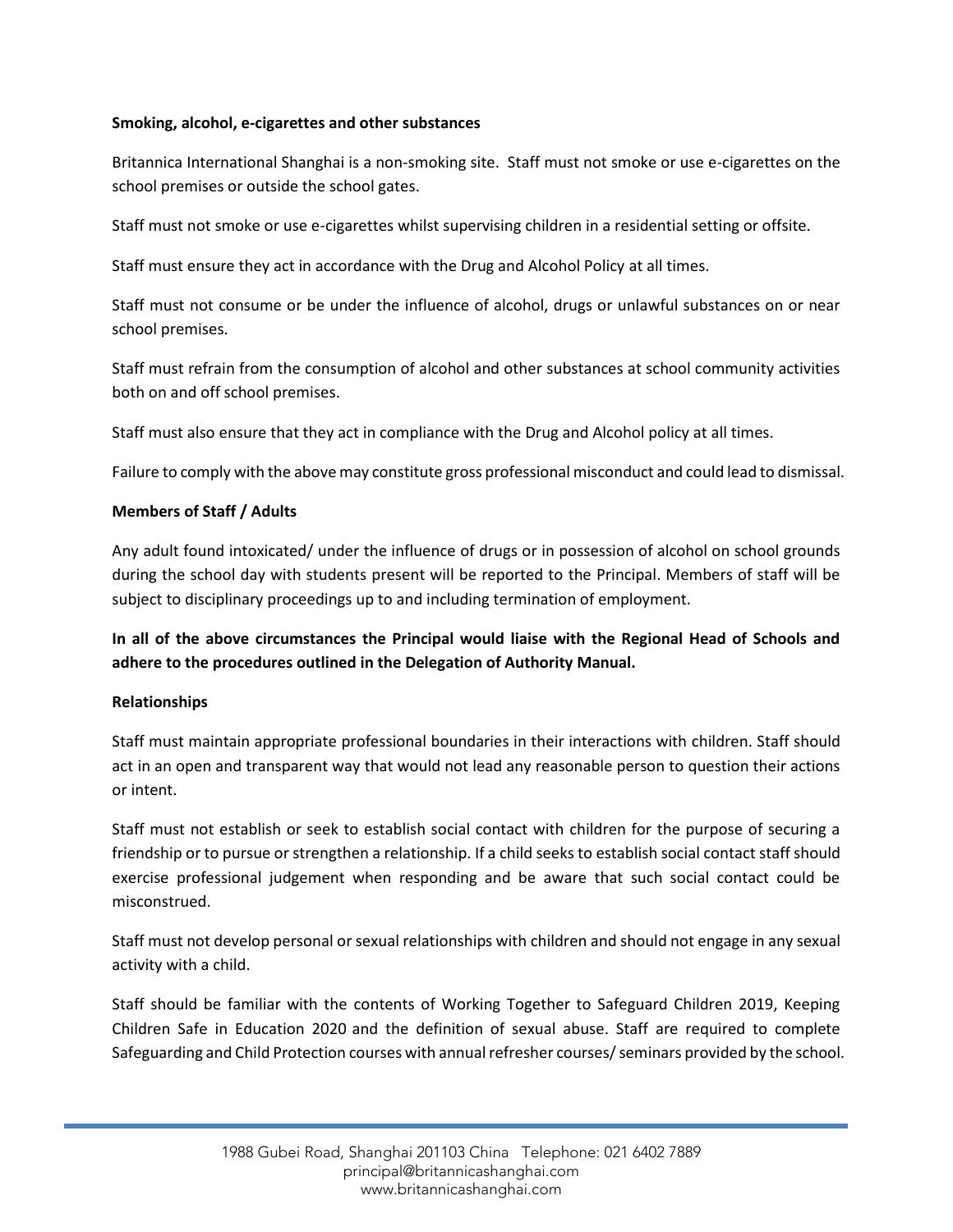Staff should be familiar with sections 15A and 16 of The Sexual Offences Act 2003, regarding communication with children and the abuse of a position of trust.

Staff must not make sexual remarks to a child or discuss their own sexual relationships with, or in the presence of, children or discuss a child's sexual relationships in an inappropriate context.

Contact with students should be through the school's authorised mechanisms. Personal phone numbers, email addresses or communication via all social media platforms must not be used and staff must not share their home address with students. If contacted via an inappropriate route staff must inform the Principal immediately.

School staff must not follow or become friends with any student or parent of a student on any social media platform.

Staff must ensure they are familiar with and comply with the school's e-safety policy.

It is not unusual for students or, sometimes, their parents to develop infatuations towards members of staff. All such situations must be responded to sensitively to maintain the dignity of those concerned. Staff should also be aware that such circumstances carry a high risk of words or actions being misinterpreted and for allegations to be made against staff. Any indications of an infatuation towards staff must be reported to their line manager.

## **Intimate/Personal care**

Staff should ensure that the health, safety, independence and welfare of children is promoted, and their dignity and privacy are respected. Arrangements for intimate and personal care must be open and transparent and accompanied by recording systems.

Children should be encouraged to act as independently as possible and to undertake as much of their own personal care as is possible and practicable. When assistance is required, this should normally be undertaken by one member of staff, however, they should try to ensure that another appropriate adult is in the vicinity who is aware of the task to be undertaken and that, wherever possible, they are visible and/or audible.

Intimate or personal care procedures should not involve more than one member of staff unless the child's individual healthcare plan specifies the reason for this. A signed record should be kept of all intimate and personal care tasks undertaken and, where these have been carried out in another room, should include times left and returned.

Any vulnerability, including those that may arise from a physical or learning difficulty should be considered when formulating the child's individual healthcare plan. The views of parents, carers and the child, regardless of their age and understanding, should be actively sought in formulating the plan and in the necessary regular reviews of these arrangements.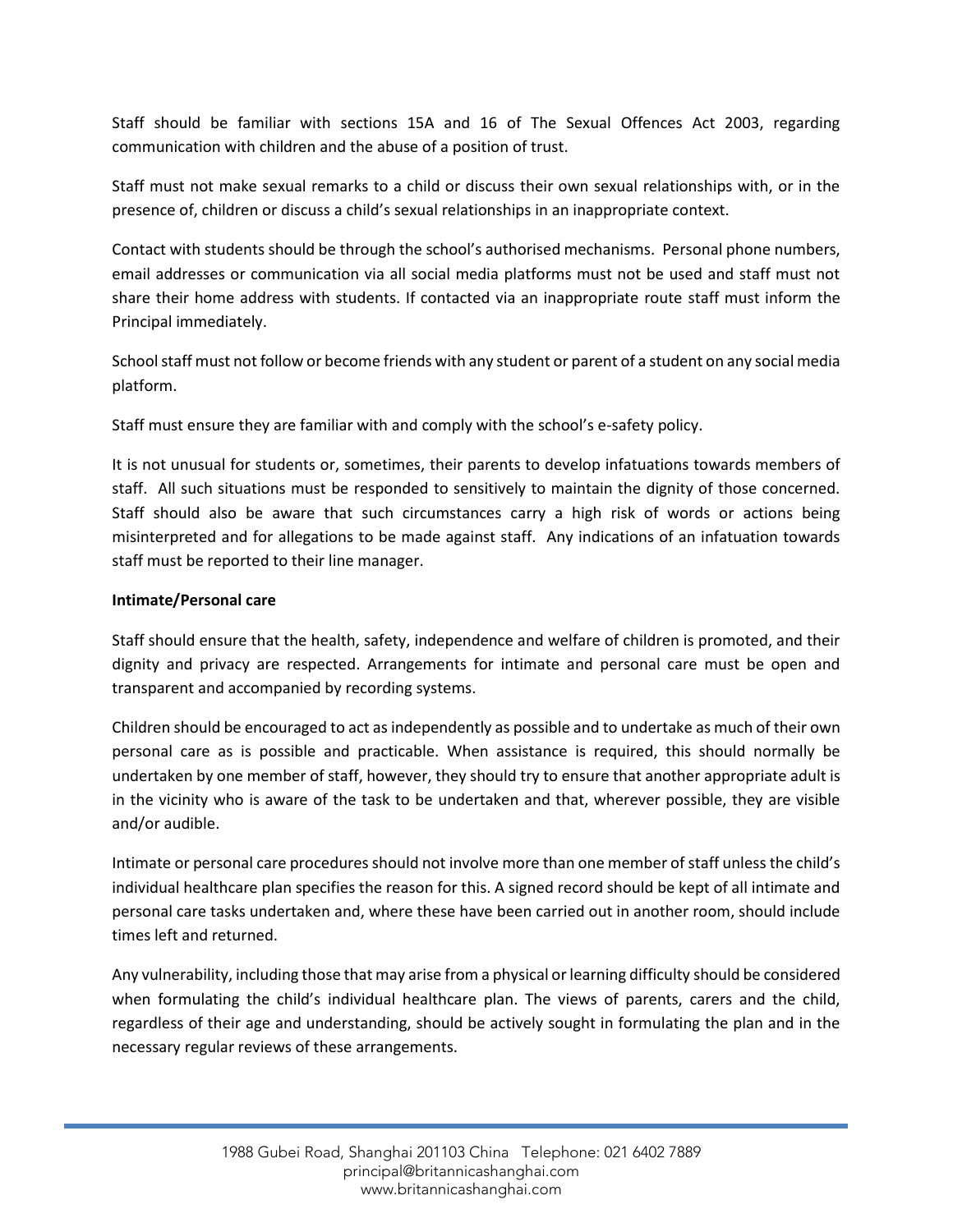Children are always entitled to respect and privacy and especially when in a state of undress, including, for example, when changing, toileting and showering.

However, there needs to be an appropriate level of supervision in order to safeguard children, satisfy health and safety considerations and ensure that bullying or teasing does not occur. This supervision should be appropriate to the needs and age of the children concerned and sensitive to the potential for embarrassment.

## **First Aid/Medication**

When administering first aid, wherever possible, staff should ensure that another adult is present, or aware of the action being taken.

After discussion with parents, children who are competent should be encouraged to take responsibility for managing their own medicines and procedures.

If a member of staff is concerned or uncertain about the amount or type of medication being given to a child, provided by a parent/carer or prescribed, this should be discussed with the Head of Section/ Head of School.

Staff taking medication which may affect their ability to care for children should seek medical advice regarding their suitability to do so and providers should ensure that they only work directly with children if that advice confirms that the medication is unlikely to impair their ability to look after children.

Staff medication on the premises must always be securely stored and out of reach of children.

# **Physical contact with children**

There are occasions when it is entirely appropriate and proper for staff to have physical contact with children, it is crucial that they only do so in ways appropriate to their professional role.

When physical contact is made with children it must be in response to their needs at that time, of limited duration and appropriate to their age, stage of development, gender, ethnicity and background.

Staff must seek the child's permission before initiating contact (unless it is absolutely necessary to restrain the child from injuring others or themselves). Staff must observe and take note of the child's reaction or feelings and use a level of contact which is acceptable to the child for the minimum time necessary. Staff must always use their professional judgement.

Staff must never touch a child in a way which may be considered inappropriate.

Staff must not engage in rough play, tickling or fun fights with students.

Extra caution should be exercised where a child is known to have suffered previous abuse or neglect. Such experiences may sometimes make a child exceptionally needy and demanding of physical contact. Staff should respond sensitively by deterring the child through helping them to understand the importance of personal boundaries.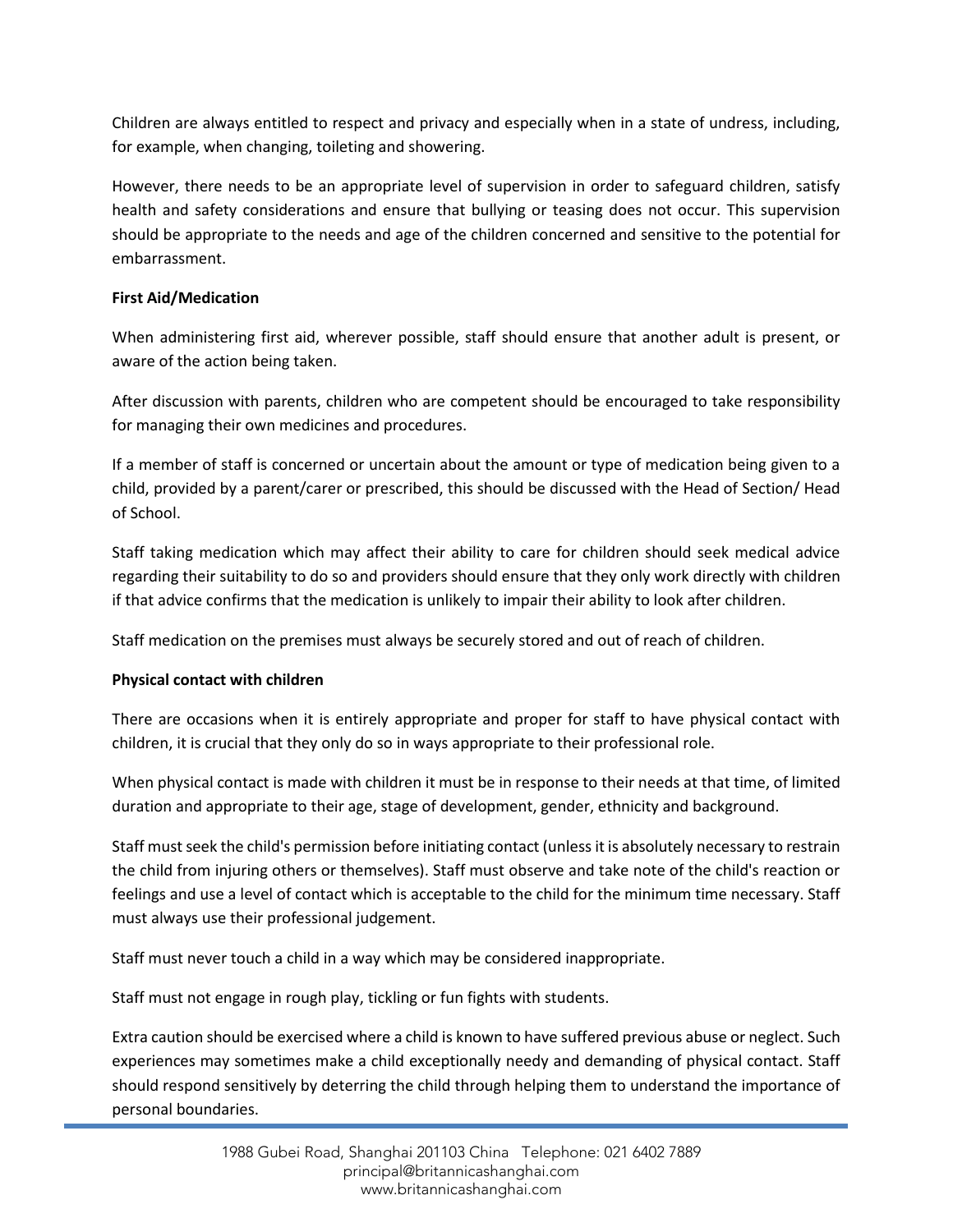Staff supervising PE and games or providing music tuition should demonstrate the use of a particular piece of equipment/instrument on another member of staff if possible. However, they may be required to initiate physical contact to support a child to perform a task safely or to assist them. Contact under these circumstances must be done with the student's agreement, strictly in non-intimate areas for the minimum time necessary and in an open environment.

Physical contact must never be secretive or abuse a position of trust. If a member of staff believes that an action could be misinterpreted, the incident and circumstances should be reported to their line manager, recorded and, if appropriate, a copy placed on the child's file.

There may be occasions when a student is in distress and in need of reassurance. This may include age appropriate physical contact. Staff should always remain self-aware in order to avoid misinterpretation of their actions. Such incidents should always be recorded and shared with their line manager. If staff have a particular concern about the need to provide this type of care and reassurance, they should seek further advice from their line manager.

## **Showers and changing**

Children are entitled to respect and privacy whilst they are changing or showering after physical activity or swimming. Supervision by staff should be appropriate to the needs and age of the children and sensitive to the potential for embarrassment.

Staff should be vigilant about their own behaviour and announce their intention of entering a changing room. Personal and school devices with a camera or video function must not be taken into areas where children are showering or changing. Staff must not change or shower in the same place as children.

## **One to one situation**

Staff working individually with children should be aware of the potential vulnerability of the child and staff in such situations. Staff should manage these situations regarding the safety of the child and to themselves.

Individual work with children must not be undertaken in isolated areas or rooms with no external viewing panel. Where it is necessary to close doors for reasons of confidentiality a colleague must be made aware of this and asked to remain vigilant.

# **Transporting students**

In certain circumstances it may be appropriate for staff to transport student's offsite for out of school activities. A designated member of staff should be appointed to plan and provide oversight of all transport arrangements and to respond to any difficulties that may arise.

Staff should ensure that the transport arrangements and the vehicle meet all legal requirements. Staff should ensure that the driver has the appropriate license for the vehicle, that the vehicle is roadworthy and is appropriately insured and that the maximum capacity is not exceeded.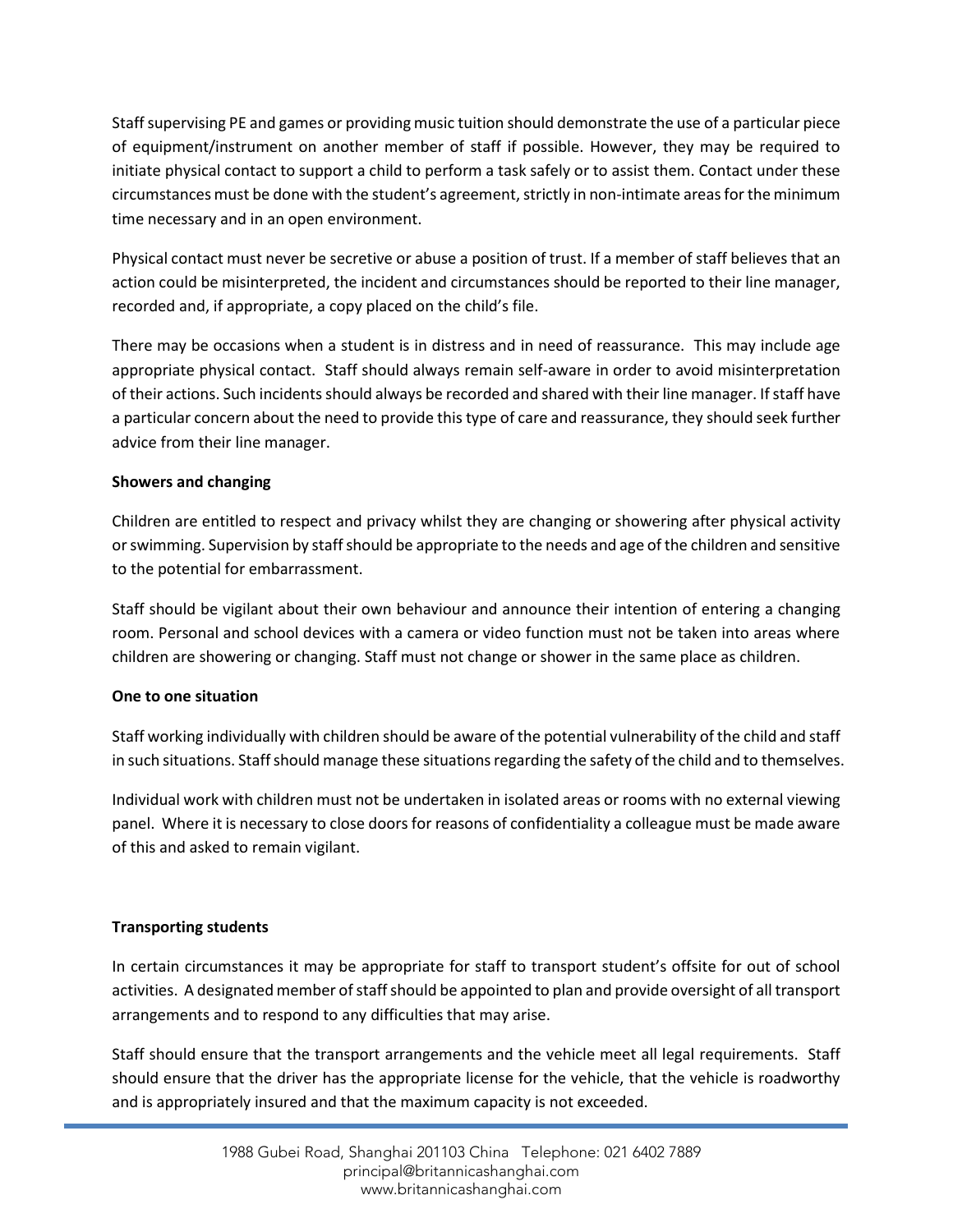Staff should ensure that the driver is not distracted while the vehicle is in motion for any reason other than an emergency and should also ensure all passengers are wearing correctly fitted, maintained and fastened seatbelts or if required appropriate child restraints/car seat. Staff should never transport students while under the influence of alcohol or drugs.

Prior to transporting children offsite consent must be obtained from the child's parent. All staff must be aware that the safety and welfare of the child is their responsibility until the child is safely passed back to their parent

## **Educational visits**

The duties in the Health and Safety at Work etc. Act 1974 and the supporting regulations apply to activities taking place on or off the school premises (including school visits) in the UK. **The school has a Health and Safety policy, which includes policy and procedures for off-site visits, including residential visits and any school-led adventure activities.**

The Management of Health and Safety at Work Regulations impose a duty on employers to produce suitable and sufficient risk assessments. This would include assessment of any risks to employees, children or others during an educational visit, and the measures that should be taken to minimise these risks.

Staff should take particular care when supervising children in the less formal atmosphere of an educational visit where a more relaxed discipline or informal dress and language code may be acceptable. However, staff remain in a position of trust and need to ensure that their behaviour cannot be interpreted as seeking to establish an inappropriate relationship or friendship.

Where out of school activities include overnight stays, careful consideration needs to be given to sleeping arrangements. Children, adults and parents should be informed of these prior to the start of the trip. In all circumstances, those organising trips and outings should pay careful attention to ensuring there is a safe staff/child ratio and suitable gender mix of staff.

All staff are required to carry out Risk Assessments, please see Risk Assessment Template on the shared area for further information.

## **Social Media & Online Safety**

Staff must always comply with the Online Safety policy and the Acceptable Use Policy. The only acceptable method of contact is via the use of school email accounts or telephone equipment.

Staff must not engage in inappropriate use of social media which may bring themselves, the school or the school community into disrepute. Staff must ensure their presence and actions on social media adheres to the school's Social Media policy at all times and should adopt the highest security settings on any personal profiles they have.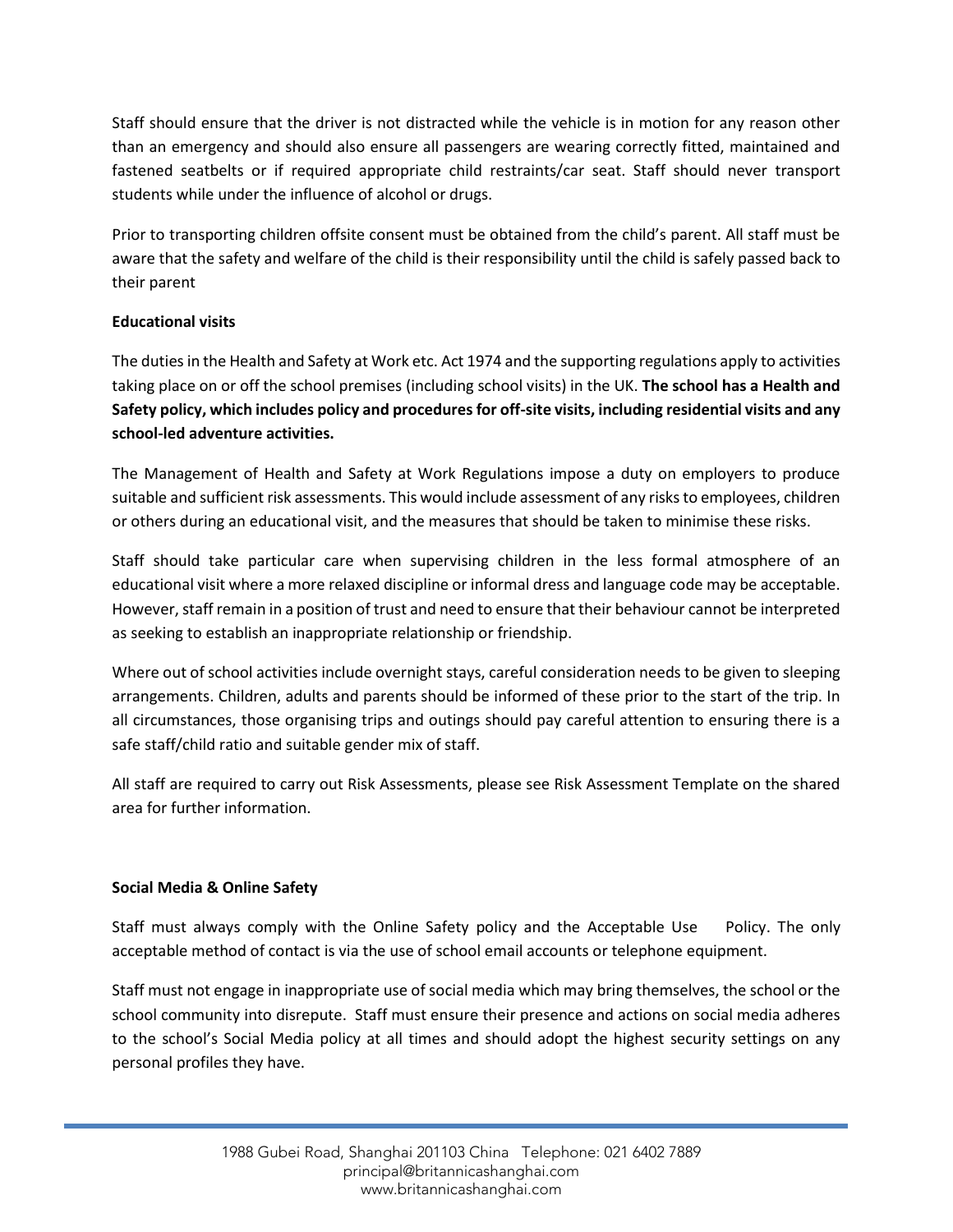Staff should exercise caution in use of social media or any other web-based presence they have. This includes written content, videos or photographs and views expressed either directly or by 'liking' certain pages or posts or following certain individuals or groups.

Staff must be vigilant when using dating websites/apps where staff could encounter students or exstudents.

Staff should not make contact with students or ex-students or initiate/accept friend requests on any social media platform with students or ex-students. Staff must not communicate with students or ex-students via social media or text.

Staff should not make contact with a child's family member, accept or initiate friend requests or follow a child's family member's account on any social media platform.

School acknowledges that staff who are also parents may wish to contact other parents, who are friends, over social media. Staff must exercise caution and professional judgement in these circumstances and should not have any contact with students' family members via social media if that contact is likely to constitute a conflict of interest or call into question their professionalism.

Unless authorised by the Heads of Section/ Head of School, mobile phones and personally owned devices such as tablets may not be used during lessons or formal school time. The Bluetooth functionality of a mobile phone or tablet should always be switched off. Mobile phones, personal recording devices, cameras and videoing equipment are not permitted in certain areas within the school site such as changing rooms and toilets.

The camera and filming functions of personal mobile devices must not be used in school, on school trips or on official school business. If staff receive permission from the Head of Section/ Principal to use these devices for a specific purpose, the content should be deleted after use from the mobile and transferred to a more appropriate medium of storage. A school mobile can be used for videos and images.

Mobile phones and personally owned mobile devices brought into school are the responsibility of the device owner. School accepts no responsibility for the loss, theft or damage of personally owned mobile phones or mobile devices.

WeChat appropriate use guidelines sent to all parents, students and staff at the beginning of the academic year.

## **Photography, video and digital images of children**

In accordance with The Data Protection Act 1998 the image of a child is personal data. Therefore, it is a requirement under the Act for consent to be obtained from the parent of a student for any images made. It is also important to consider the wishes of the student, remembering that some students do not wish to have their photograph taken or be filmed.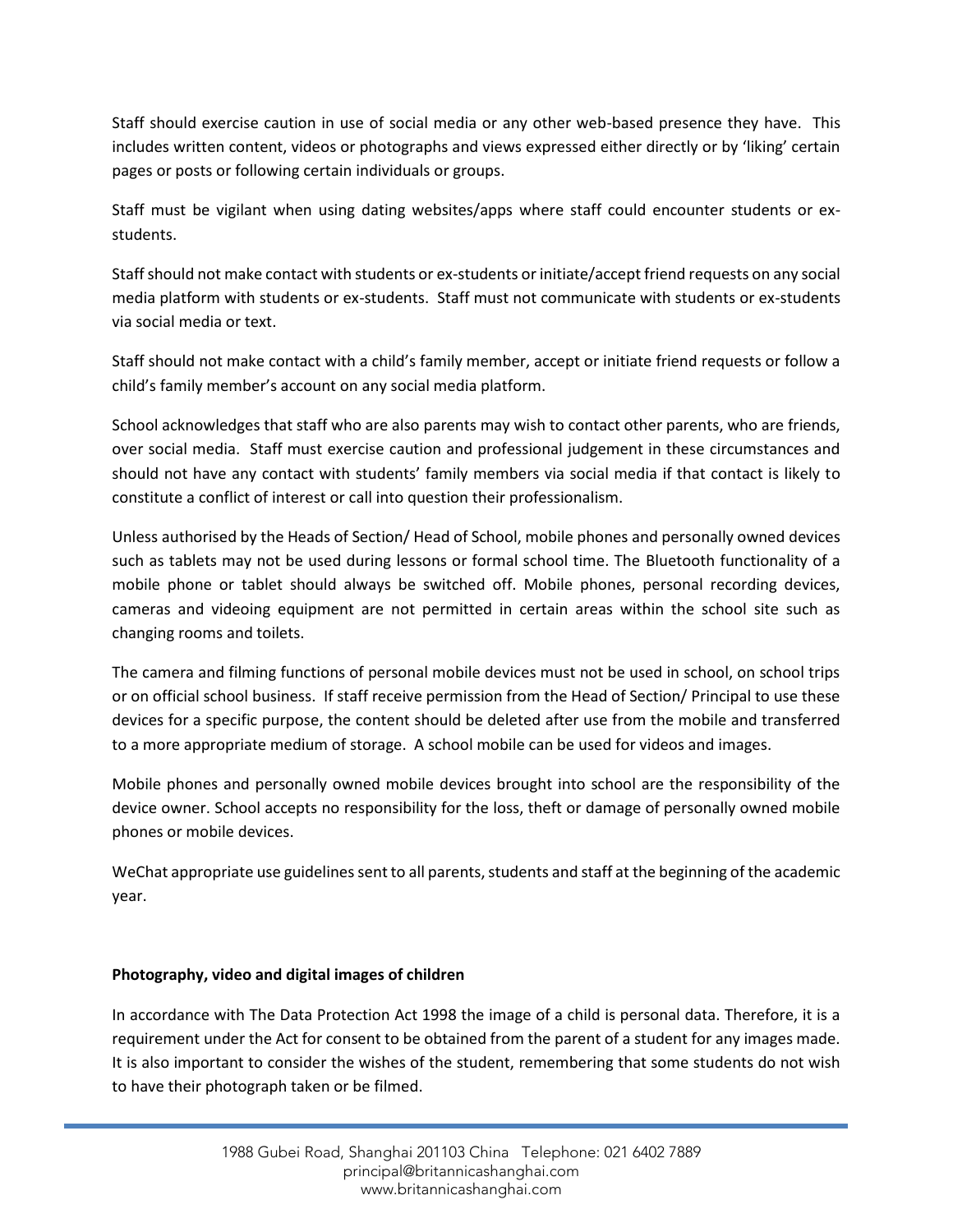Staff should obtain age-appropriate consent and consent from a child's parent for the use of images for publicity purposes. Images must not be displayed on websites, in publications or in a public place without consent.

Staff should check the list, which is updated regularly and available on the shared Drive.

Staff should ensure that a member of the Senior Leadership Team is aware of the proposed use of photographic/video equipment and that this is recorded in lesson plans. All photographs/digital images and video footage should be available for scrutiny and staff should be able to justify all images/video footage made.

Staff must ensure that photographs/digital images or video footage of children should only be taken using school equipment for purposes authorised by the school and should be stored securely on school equipment.

Staff should also be clear about the purpose of the activity and what will happen to the photographs/images/video footage when the lesson or activity is concluded.

Staff should remain aware of the potential for images of children to be misused to create indecent images of children and/or for grooming purposes. Therefore, careful consideration should be given to how activities which are being filmed or photographed are organised and undertaken.

Staff should take particular care when filming or photographing young or vulnerable children who may be unable to question how or why the activities are taking place.

Staff should be mindful that students who have been abused through the use of video or photography may feel threatened by its use in a teaching environment.

Unless specifically authorised by the Principal or those with his/ her delegated authority, no photographs are to be taken in the EYFS area.

## **Confidentiality and sharing information**

Staff may have access to confidential information about children, their parents and siblings. Staff must only reveal such information to colleagues on a need to know basis.

Staff should never use confidential or personal information about a child or a child's family for their own, or others' advantage.

All staff are likely at some point to witness actions which need to be confidential. For example, where a student is bullied by another student, this needs to be reported and dealt with in accordance with the appropriate school procedure. It must not be discussed outside the school, including with the child's parent, nor with colleagues in the school except by a senior member of staff with the appropriate authority to deal with the matter.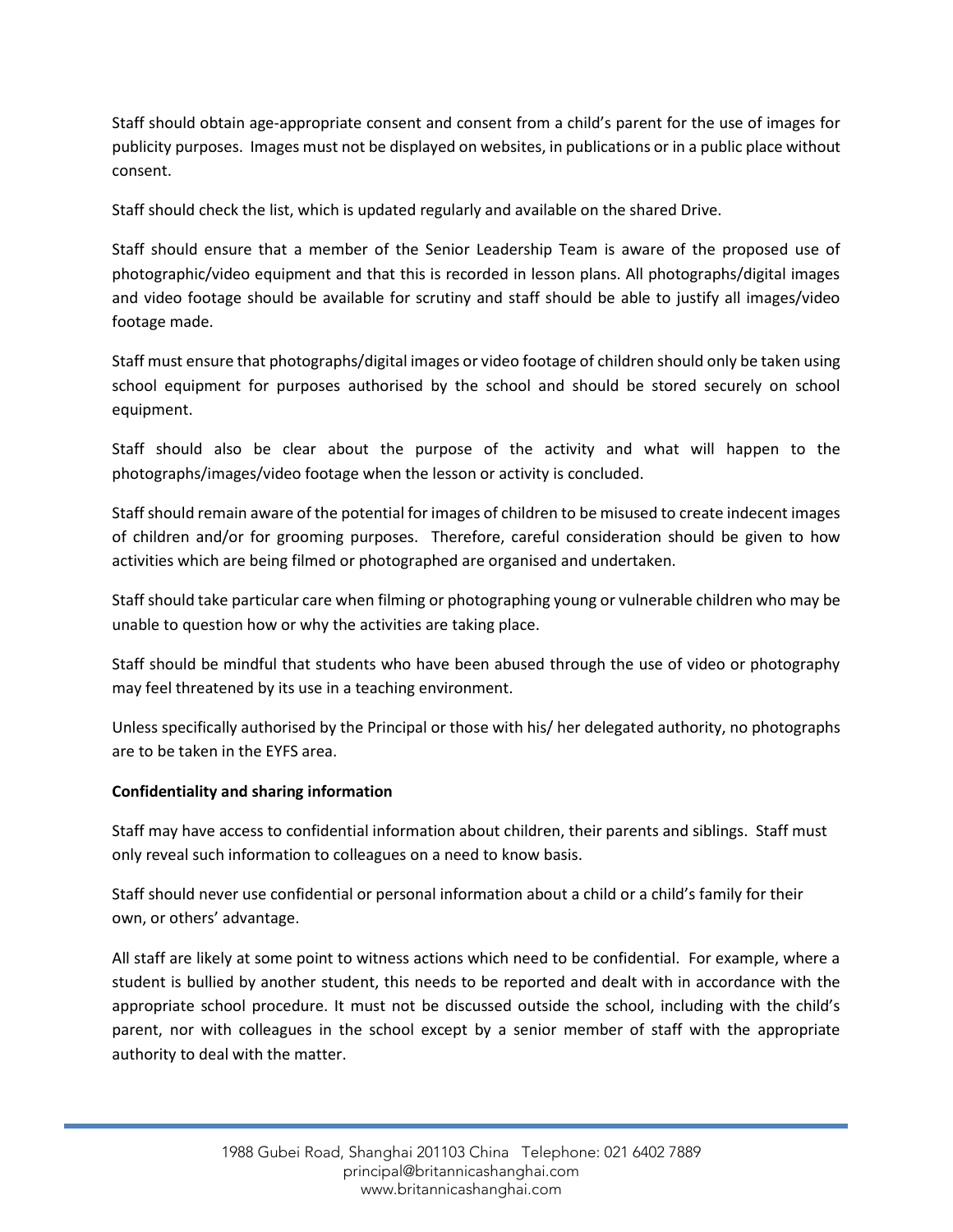Staff have a statutory obligation to immediately share with the school's Designated Safeguarding Lead or Deputy Designated Safeguarding Lead any information which gives rise to concern about the welfare or safety of a child. Staff should pass on information immediately in accordance with the school's safeguarding/child protection policies and procedures. Staff must never promise a child that they will not act on or pass on any information that they are told.

Any media or legal enquiries should be passed to the senior leadership team and only approved staff, Regional Head of Schools (RHoS)/ Board members should communicate to the media about the school. The Principal should consult the RHoS before proceeding with any press/ media releases.

DSL: Anthony O'Brien, Head of Secondary[, aobrien@educator.orbital.education](mailto:aobrien@educator.orbital.education)

DDSL: Katherine Mustoe, Vice Principal and Head of Primary[, kmustoe@educator.orbital.education](mailto:kmustoe@educator.orbital.education)

## **Sharing concerns and recording Incidents**

All staff should be aware of their establishment's safeguarding procedures, including the procedures for dealing with allegations against staff and volunteers. In the event of an allegation being made, by any person, or incident being witnessed, the relevant information should be immediately recorded and reported to the Principal or if the allegation is against the Principal it should be reported to the Regional Head of Schools (RHoS) / Board representative.

## **Policy Review**

This policy is to be reviewed annually, though may be updated more frequently to reflect legal or procedural changes or process changes required especially regarding safeguarding and child protection arrangements which will be remedied without delay. The Principal and Regional Head of Schools (on behalf of the Board) will undertake an annual review of the school's Staff Behaviour Policy/ Code of Conduct and of the efficiency with which the related duties have been discharged.